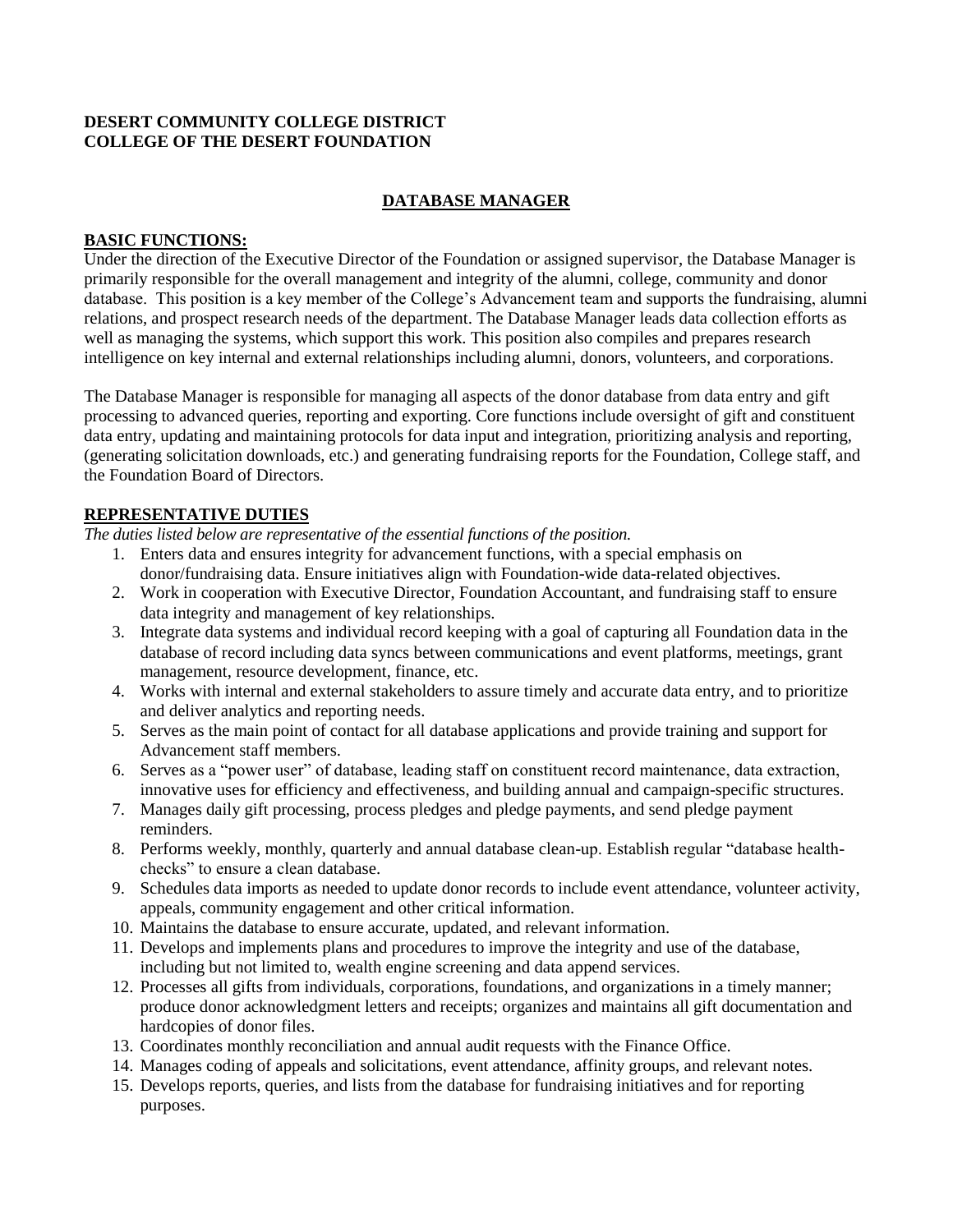- 16. Supports events by processing gifts, documenting attendance, and providing staff support at events as requested.
- 17. Assists with ongoing development and improvement of alumni and community/industry partners' records.
- 18. Conducts comprehensive prospect research on prospective corporations, foundations, and individual donors.
- 19. Plans, organizes, arranges, and attends appropriate meetings, trainings, and staff development activities to ensure currency with ideas, research and practices in assigned areas of responsibility.
- 20. Participates in state and regional organizations and meetings to promote the District and community college education.
- 21. Performs other duties as assigned.

## **KNOWLEDGE AND ABILITIES**

### **Knowledge of:**

Principles, ethics and practices of fundraising. A desire to develop a foundational understanding of advancement and an appreciation for the importance of donor relations information management; fundraising software and proficiency in basic workplace software, including Microsoft Office Suite; importing, executing global changes, and managing table codes

### **Ability to:**

Effectively project management skills, including setting and meeting deadlines; manage multiple projects simultaneously; excellent organizational, analytical, and problem-solving skills; time management skills; balance multiple duties and tasks efficiently and effectively; produce all reports in a timely manner; work independently with little direction; work cooperatively with college administrators, faculty, staff and community representatives to further the mission of the College; strong attention to detail and a high degree of accuracy; thorough, organized and detail-oriented approach to all assignments and work; communicate effectively both orally, in writing to exchange information; analyze situations accurately, and adopt an effective course of action; exercise tact, originality, and resourcefulness; professional demeanor and effective interpersonal and verbal/written communication skills; flexible, detail oriented and able to prioritize; exercise tact and diplomacy in dealing with sensitive or confidential matters; demonstrate a sensitivity to and understanding of the varied racial, ethnic, cultural, sexual orientation, gender identification, academic, socio-economic, and disabled populations of community college students and the public.

## **EDUCATION AND EXPERIENCE**

Associate's degree from an accredited institution. Five (5) years of progressively responsible experience in donor record maintenance and processing; database development, management, administration, major gifts databases and confidential information; nonprofit/fundraising software; data migration to/from Raiser's Edge and/or other software overlays; OR an equivalent combination of education and experience.

## **DESIRABLE QUALIFICATIONS**

Experience in a nonprofit, human services or education setting; experience in creating and utilizing an RFP process for selection of a data base system and migration of data from existing to new system; and/or monthend reconciling with Finance and experience with annual audits.

## **LICENSES AND OTHER REQUIREMENTS**

Valid California driver's license and must have an acceptable driving record and current vehicle insurance meeting State of California requirements.

## **WORKING CONDITIONS**

Environment: Office environment. Sitting for extended periods of time, pushing and pulling, and visual acuity.